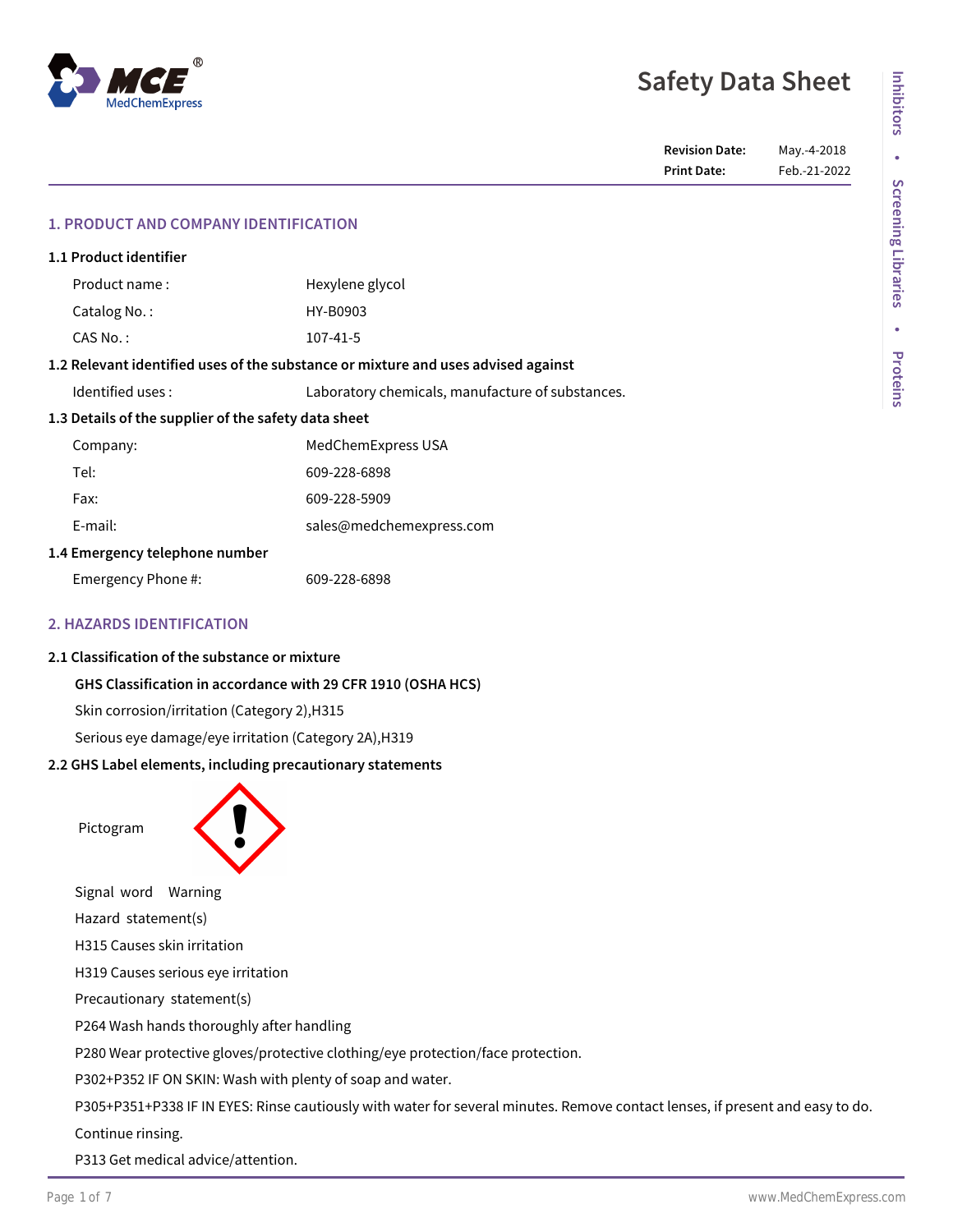P332+P313 If skin irritation occurs: Get medical advice/attention. P337+P313 If eye irritation persists: Get medical advice/attention. P362 Take off contaminated clothing and wash before reuse.

#### **2.3 Other hazards**

None.

#### **3. COMPOSITION/INFORMATION ON INGREDIENTS**

#### **3.1 Substances**

| Synonyms:         | 2-Methyl-2,4-pentanediol; MPD |
|-------------------|-------------------------------|
| Formula:          | $C_6H_{14}O_2$                |
| Molecular Weight: | 118.17                        |
| CAS No. :         | 107-41-5                      |

#### **4. FIRST AID MEASURES**

#### **4.1 Description of first aid measures**

#### **Eye contact**

Remove any contact lenses, locate eye-wash station, and flush eyes immediately with large amounts of water. Separate eyelids with fingers to ensure adequate flushing. Promptly call a physician.

#### **Skin contact**

Rinse skin thoroughly with large amounts of water. Remove contaminated clothing and shoes and call a physician.

#### **Inhalation**

Immediately relocate self or casualty to fresh air. If breathing is difficult, give cardiopulmonary resuscitation (CPR). Avoid mouthto-mouth resuscitation.

#### **Ingestion**

Wash out mouth with water; Do NOT induce vomiting; call a physician.

#### **4.2 Most important symptoms and effects, both acute and delayed**

The most important known symptoms and effects are described in the labelling (see section 2.2).

#### **4.3 Indication of any immediate medical attention and special treatment needed**

Treat symptomatically.

#### **5. FIRE FIGHTING MEASURES**

#### **5.1 Extinguishing media**

#### **Suitable extinguishing media**

Use water spray, dry chemical, foam, and carbon dioxide fire extinguisher.

#### **5.2 Special hazards arising from the substance or mixture**

During combustion, may emit irritant fumes.

#### **5.3 Advice for firefighters**

Wear self-contained breathing apparatus and protective clothing.

# **6. ACCIDENTAL RELEASE MEASURES**

**6.1 Personal precautions, protective equipment and emergency procedures**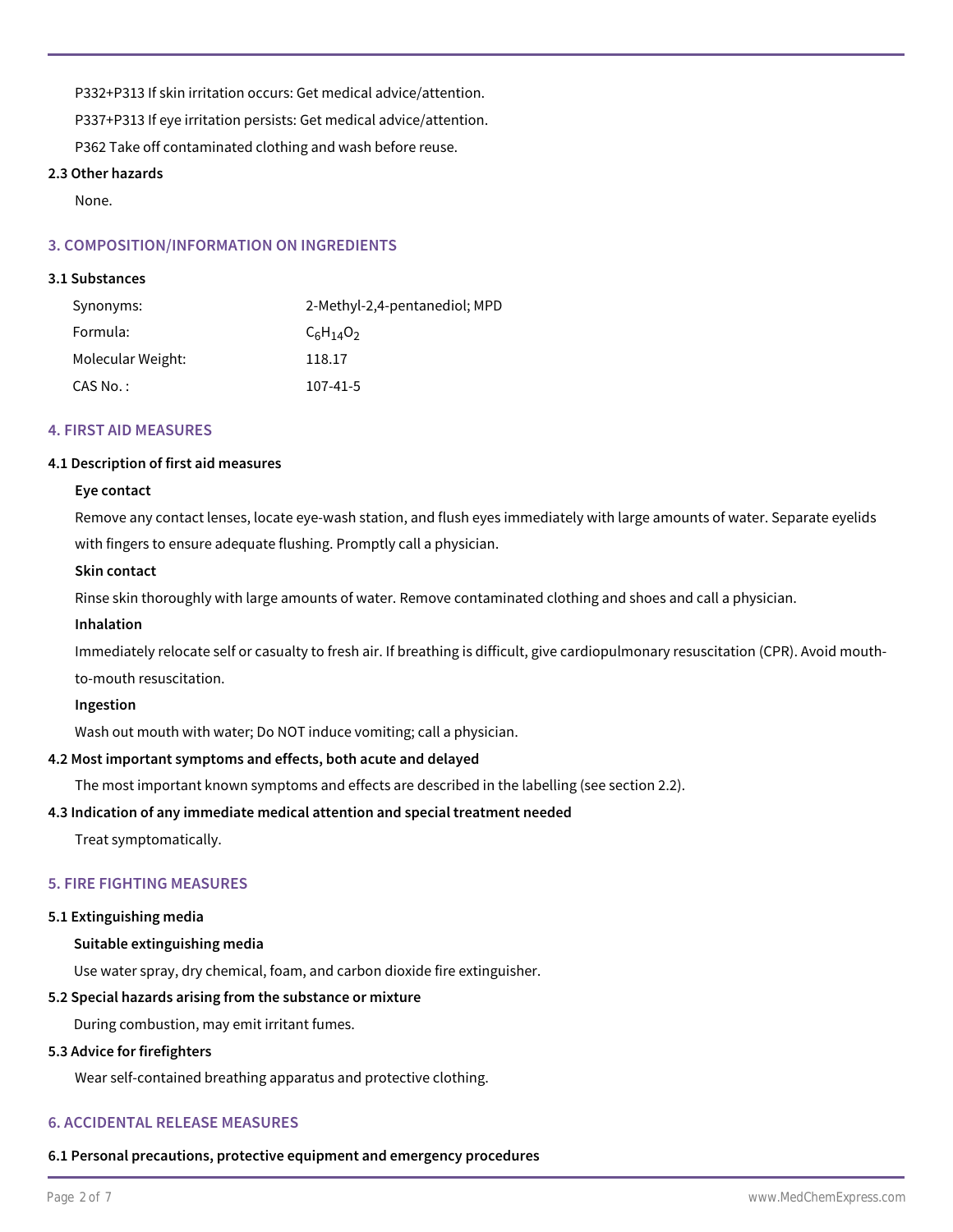Use full personal protective equipment. Avoid breathing vapors, mist, dust or gas. Ensure adequate ventilation. Evacuate personnel to safe areas.

Refer to protective measures listed in sections 8.

#### **6.2 Environmental precautions**

Try to prevent further leakage or spillage. Keep the product away from drains or water courses.

#### **6.3 Methods and materials for containment and cleaning up**

Absorb solutions with finely-powdered liquid-binding material (diatomite, universal binders); Decontaminate surfaces and equipment by scrubbing with alcohol; Dispose of contaminated material according to Section 13.

# **7. HANDLING AND STORAGE**

#### **7.1 Precautions for safe handling**

Avoid inhalation, contact with eyes and skin. Avoid dust and aerosol formation. Use only in areas with appropriate exhaust ventilation.

#### **7.2 Conditions for safe storage, including any incompatibilities**

Keep container tightly sealed in cool, well-ventilated area. Keep away from direct sunlight and sources of ignition.

| Recommended storage temperature:                  | Pure form $-20^{\circ}$ C 3 years   |                         |
|---------------------------------------------------|-------------------------------------|-------------------------|
|                                                   |                                     | $4^{\circ}$ C 2 years   |
|                                                   | In solvent $-80^{\circ}$ C 6 months |                         |
|                                                   |                                     | $-20^{\circ}$ C 1 month |
| Shinning at room temperature if less than 2 weeks |                                     |                         |

Shipping at room temperature if less than 2 weeks.

#### **7.3 Specific end use(s)**

No data available.

# **8. EXPOSURE CONTROLS/PERSONAL PROTECTION**

#### **8.1 Control parameters**

#### **Components with workplace control parameters**

This product contains no substances with occupational exposure limit values.

#### **8.2 Exposure controls**

#### **Engineering controls**

Ensure adequate ventilation. Provide accessible safety shower and eye wash station.

#### **Personal protective equipment**

| Eye protection                         | Safety goggles with side-shields.                                   |
|----------------------------------------|---------------------------------------------------------------------|
| Hand protection                        | Protective gloves.                                                  |
| Skin and body protection               | Impervious clothing.                                                |
| <b>Respiratory protection</b>          | Suitable respirator.                                                |
| <b>Environmental exposure controls</b> | Keep the product away from drains, water courses or the soil. Clean |
|                                        | spillages in a safe way as soon as possible.                        |

# **9. PHYSICAL AND CHEMICAL PROPERTIES**

# **9.1 Information on basic physical and chemical properties**

**Appearance** Liquid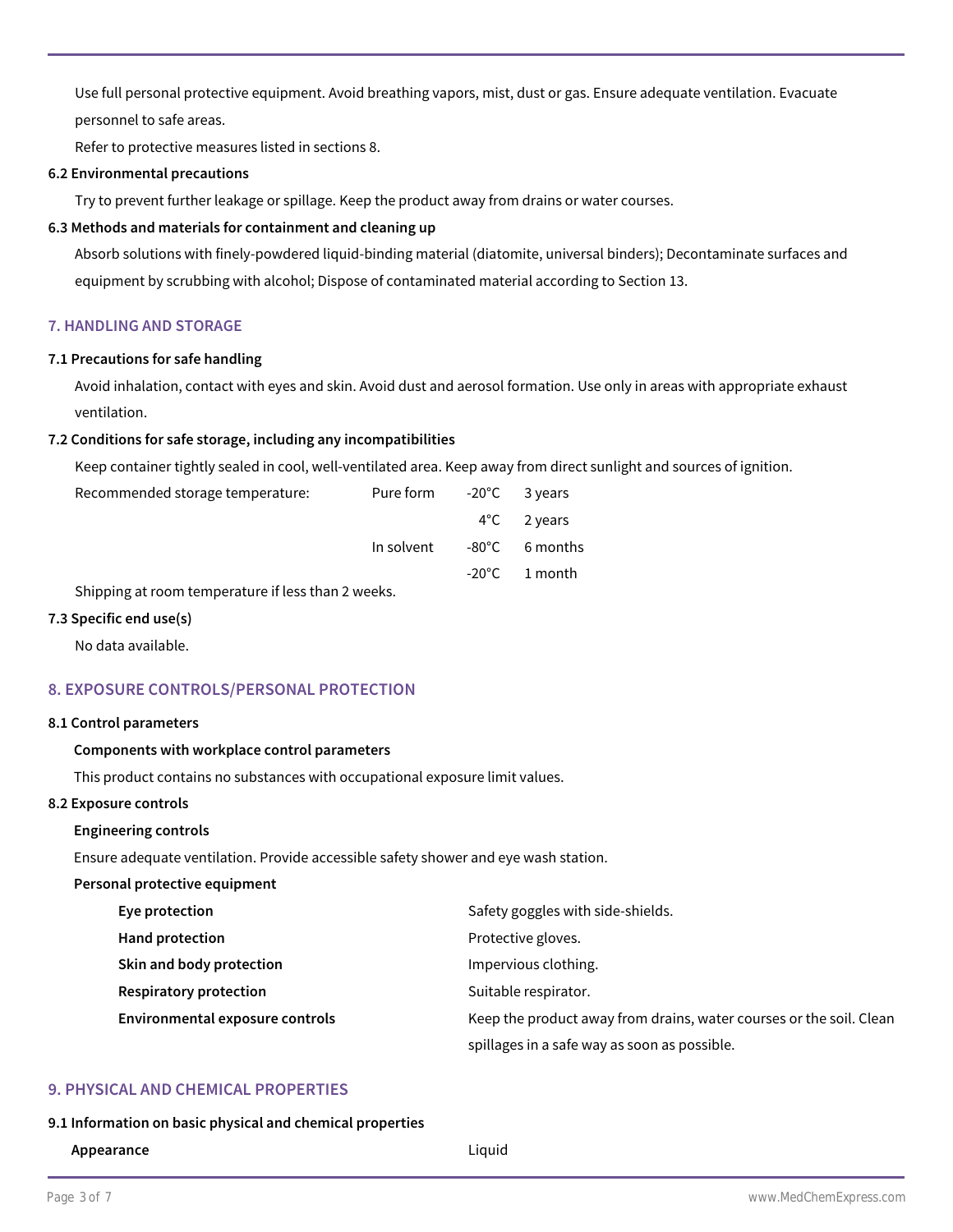| No data available |
|-------------------|
| No data available |
| No data available |
| No data available |
| No data available |
| 93.89°C           |
| No data available |
| No data available |
| No data available |
| No data available |
| No data available |
| $0.925$ g/cm3     |
| No data available |
| No data available |
| No data available |
| No data available |
| No data available |
| No data available |
| No data available |
|                   |
|                   |

No data available.

# **10. STABILITY AND REACTIVITY**

#### **10.1 Reactivity**

No data available.

# **10.2 Chemical stability**

Stable under recommended storage conditions.

#### **10.3 Possibility of hazardous reactions**

No data available.

# **10.4 Conditions to avoid**

No data available.

# **10.5 Incompatible materials**

Strong acids/alkalis, strong oxidising/reducing agents.

# **10.6 Hazardous decomposition products**

Under fire conditions, may decompose and emit toxic fumes. Other decomposition products - no data available.

# **11.TOXICOLOGICAL INFORMATION**

#### **11.1 Information on toxicological effects**

#### **Acute toxicity**

Classified based on available data. For more details, see section 2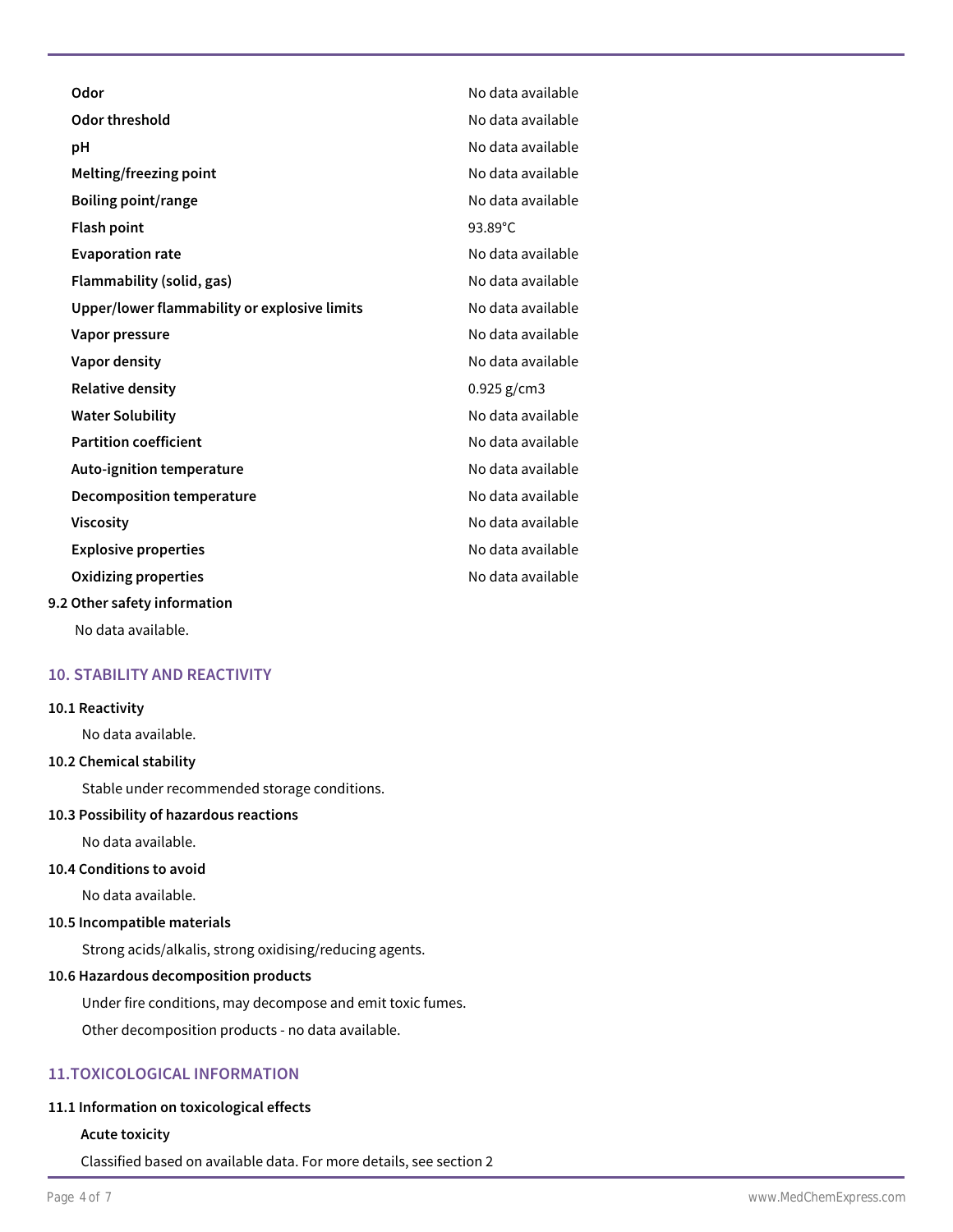# **Skin corrosion/irritation** Classified based on available data. For more details, see section 2 **Serious eye damage/irritation** Classified based on available data. For more details, see section 2 **Respiratory or skin sensitization** Classified based on available data. For more details, see section 2 **Germ cell mutagenicity** Classified based on available data. For more details, see section 2 **Carcinogenicity** IARC: No component of this product present at a level equal to or greater than 0.1% is identified as probable, possible or confirmed human carcinogen by IARC. ACGIH: No component of this product present at a level equal to or greater than 0.1% is identified as a potential or confirmed carcinogen by ACGIH. NTP: No component of this product present at a level equal to or greater than 0.1% is identified as a anticipated or confirmed carcinogen by NTP. OSHA: No component of this product present at a level equal to or greater than 0.1% is identified as a potential or confirmed carcinogen by OSHA. **Reproductive toxicity** Classified based on available data. For more details, see section 2 **Specific target organ toxicity - single exposure** Classified based on available data. For more details, see section 2 **Specific target organ toxicity - repeated exposure** Classified based on available data. For more details, see section 2 **Aspiration hazard** Classified based on available data. For more details, see section 2 **Additional information** RTECS No.: SA0810000 This information is based on our current knowledge. However the chemical, physical, and toxicological properties have not been completely investigated.

# **12. ECOLOGICAL INFORMATION**

#### **12.1 Toxicity**

No data available.

#### **12.2 Persistence and degradability**

No data available.

#### **12.3 Bioaccumlative potential**

No data available.

#### **12.4 Mobility in soil**

No data available.

### **12.5 Results of PBT and vPvB assessment**

PBT/vPvB assessment unavailable as chemical safety assessment not required or not conducted.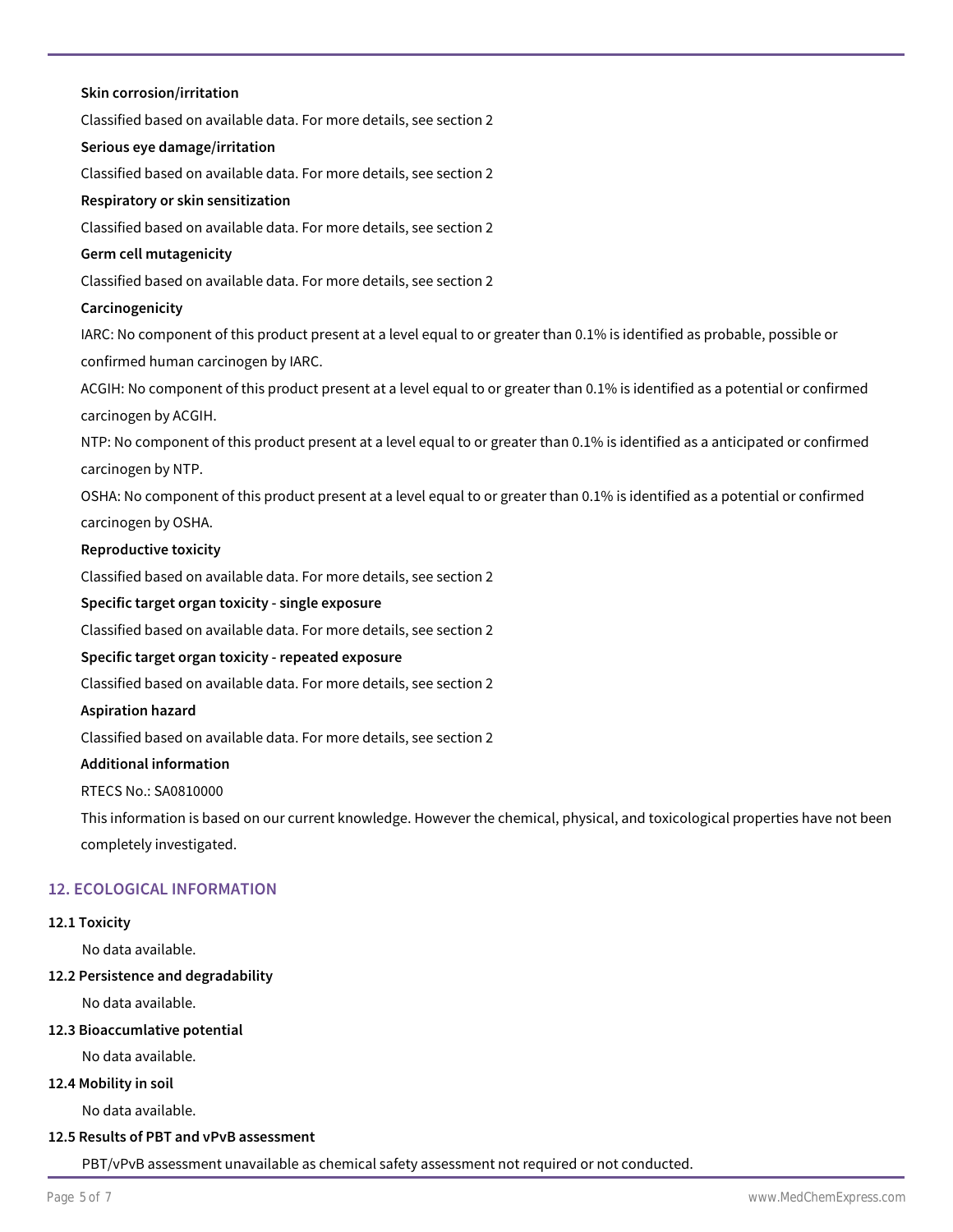#### **12.6 Other adverse effects**

No data available.

# **13. DISPOSAL CONSIDERATIONS**

#### **13.1 Waste treatment methods**

## **Product**

Dispose substance in accordance with prevailing country, federal, state and local regulations.

#### **Contaminated packaging**

Conduct recycling or disposal in accordance with prevailing country, federal, state and local regulations.

## **14. TRANSPORT INFORMATION**

# **DOT (US)**

Proper shipping name: Not dangerous goods UN number: - Class: - Packing group: -

#### **IMDG**

Proper shipping name: Not dangerous goods UN number: - Class: - Packing group: -

# **IATA**

Proper shipping name: Not dangerous goods UN number: - Class: - Packing group: -

#### **15. REGULATORY INFORMATION**

#### **SARA 302 Components:**

No chemicals in this material are subject to the reporting requirements of SARA Title III, Section 302.

#### **SARA 313 Components:**

This material does not contain any chemical components with known CAS numbers that exceed the threshold (De Minimis) reporting levels established by SARA Title III, Section 313.

#### **SARA 311/312 Hazards:**

No SARA Hazards.

#### **Massachusetts Right To Know Components:**

No components are subject to the Massachusetts Right to Know Act.

#### **Pennsylvania Right To Know Components:**

CAS No.